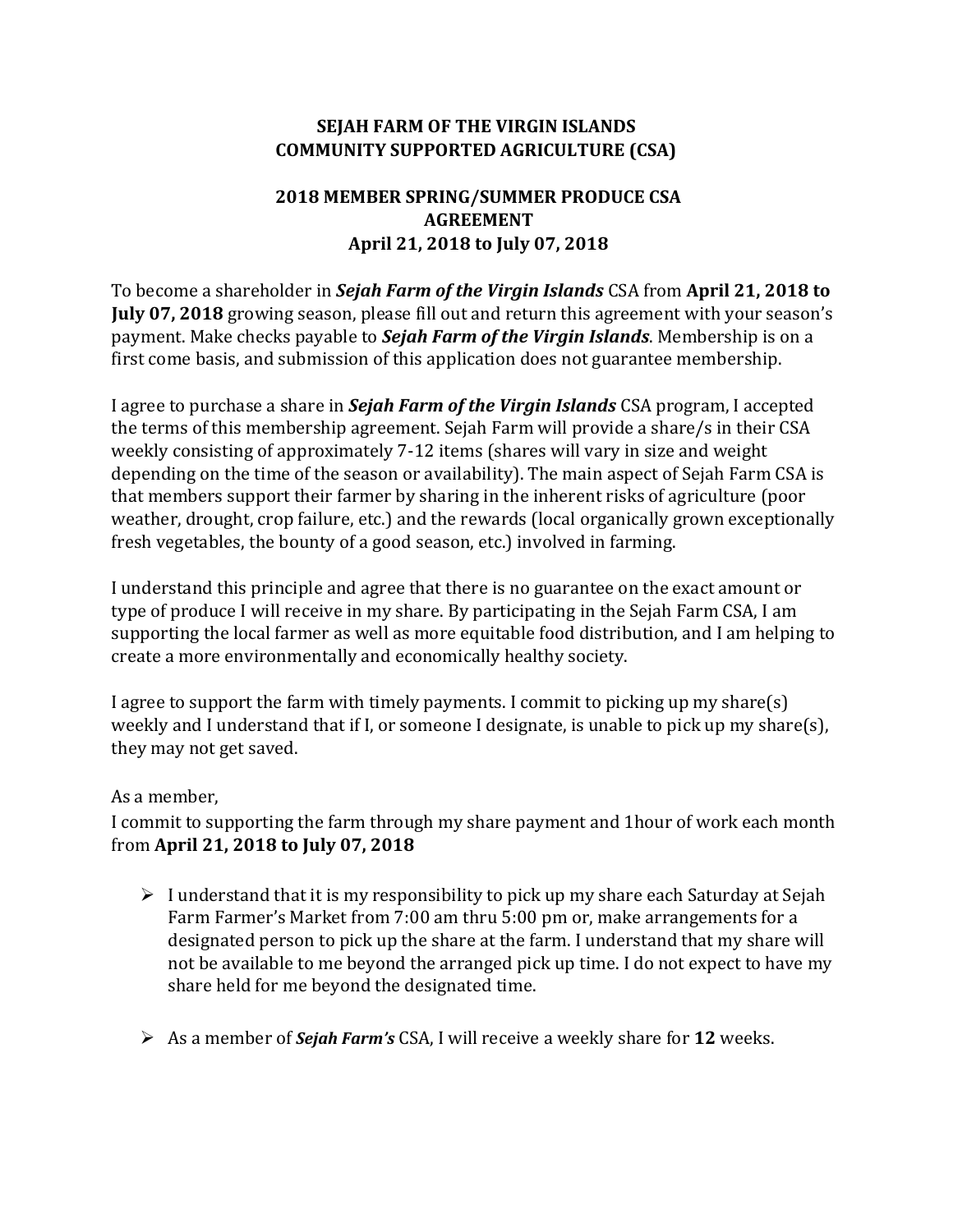$\triangleright$  The target weekly share should be about enough produce for a family of four or two adults. I understand shares will vary in size and will contain all locally grown vegetables, fruits, herbs currently being harvested or value added product (honey, preserves, cakes etc.) prepared locally. I also understand that I am sharing the risks as well as the benefits of the farm and that the harvest is subject to growing conditions and other environmental variables and that there is a risk of crop failure. I understand that I am making a financial commitment, that there is no guarantee of the amount of produce that I will receive, and that there will be no refunds.

*\* Members may elect to begin helping at the farm before the harvest begins. In this case, volunteer hours may be spread over the additional months.* 

*\* full share is \$600.00 / half share is \$300.00 for this Fall growing season with a time volunteer commitment of 1 hour per share each month (3hrs total).* 

The planning, preparation, and expenses of the CSA begin long before the harvest begins. Therefore, we encourage members to support the farm by including full payment for their share with the Shareholder Commitment Agreement.

| <b>Membership Share Option</b>                       |          |                                                                |                             |              |
|------------------------------------------------------|----------|----------------------------------------------------------------|-----------------------------|--------------|
|                                                      | Cost     | <b>Voluntary Equity</b>                                        | Cost per<br>weekly<br>share | <b>Weeks</b> |
| <b>Full Share With</b>                               |          | 1 hours per month<br>April 21, 2018 to<br>July 07, 2018        |                             |              |
| <b>Volunteer Equity</b>                              | \$576.00 | 3hrs@\$8.00/hr.=\$24.00                                        | 50                          | 12           |
| <b>Half Share With</b>                               |          | 1 hours per month<br>April 21, 2018 to<br><b>July 07, 2018</b> |                             |              |
| <b>Volunteer Equity</b>                              | \$276.00 | 3hrs@\$8.00/hr.=\$24.00                                        | 25                          | 12           |
| <b>Full Share Without</b><br><b>Volunteer Equity</b> | \$600.00 | <b>NONE</b>                                                    | 50                          | 12           |
| <b>Half Share Without</b><br><b>Volunteer Equity</b> | 300.00   | <b>NONE</b>                                                    | 25                          | 12           |

\*Sejah Farm volunteer equity is value at \$8/ hour. If we must hire someone, we can pay them a reasonable wage. So 1hrs/month @ 3months @  $$8/$  hr. = \$24.00.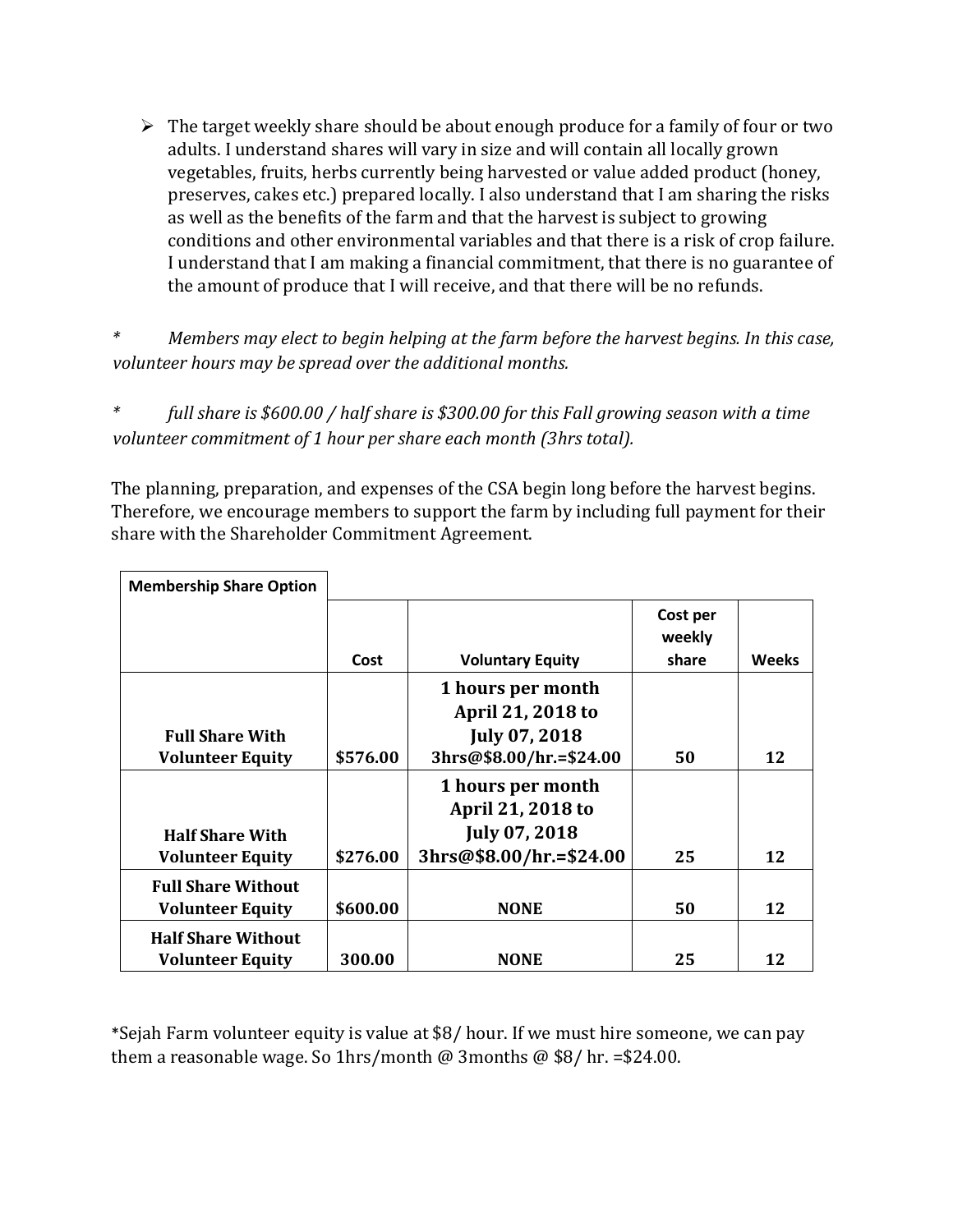| <b>Member Share Payment Option</b> |              |                |
|------------------------------------|--------------|----------------|
|                                    | <b>Check</b> |                |
|                                    | one          | Due On Signing |
| <b>Full Share With</b>             |              |                |
| <b>Volunteer Equity</b>            |              | \$576.00       |
| <b>Half Share With</b>             |              |                |
| <b>Volunteer Equity</b>            |              | \$276.00       |
| <b>Full Share Without</b>          |              |                |
| <b>Volunteer Equity</b>            |              | \$600.00       |
| <b>Half Share Without</b>          |              |                |
| <b>Volunteer Equity</b>            |              | \$300.00       |

*Make checks or Money order payable to Sejah Farm of the Virgin Islands and mail with this agreement to: P.O. Box 3443 Kingshill, VI 00851* 

As a *Sejah Farm of the Virgin Islands* CSA member, I understand that I am responsible for making payments according to the plan I select. This completed Shareholder Commitment Agreement serves as the sole notification of amounts due and I will not be sent an invoice. There are no refunds, however members may recruit someone to take over their share and arrange to receive payment from this new member. By participating in a mixed income CSA, I am supporting my local farmer as well as a more equitable local food system and, in doing so, I am helping to create a more environmentally just, economically fair and healthy society.

Shareholder name\_\_\_\_\_\_\_\_\_\_ \_\_\_\_\_\_\_\_ Phone\_\_\_\_\_\_\_\_\_\_\_\_\_\_\_\_\_\_

Address\_\_\_\_\_\_\_\_\_\_\_\_\_\_\_\_\_\_\_\_\_\_\_\_\_\_\_\_\_\_\_\_\_\_\_\_ E-mail\_\_\_\_\_\_\_\_\_\_\_\_\_\_\_\_\_\_

Members may choose to divide the cost, work, and produce between 2 or more households by members themselves. Members who are dividing their shares are all responsible for the entire share price and the 1 hour per month Volunteer equity. If you will be sharing your share, please provide the following information and have all partners sign the agreement.

| 1. Share partner name |              |
|-----------------------|--------------|
| Address               | $F_{\rm mm}$ |

| Phone  |  |
|--------|--|
| E-mail |  |

| 2. Share partner name | Phone |
|-----------------------|-------|
|-----------------------|-------|